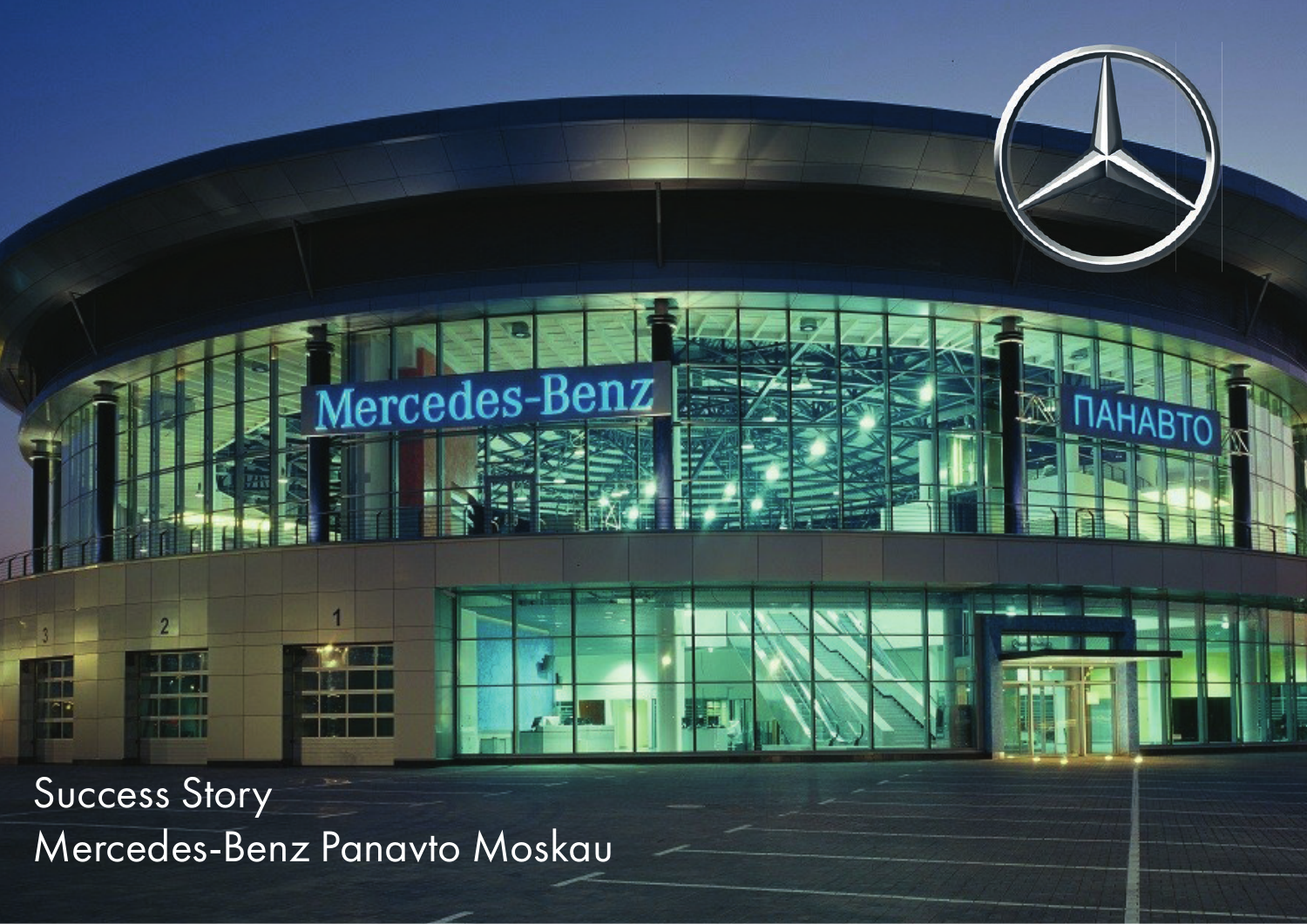# The key to a new dream car. Efficient organisation in every department.

### Introduction - our client:

The car dealer Mercedes-Benz Panavto has been successfully selling and servicing Mercedes-Benz vehicles for 29 years. In the meantime, Panavto can be found at 3 locations in the greater Moscow area and sells over 15,000 vehicles annually. Every tenth new Mercedes-Benz in Russia is sold at the Panavto dealership. This is also due to the fact that it has won an award for Dealer of the Year almost every year since 2013.

less Lost keys

70%

5

Hours weekly saved on search 800

Vehicles go through ecos systems monthly

## The challenge:

In one month, the 2 equipped locations of the car dealership sell around 400 vehicles. Without proper organisation, it is hardly possible to maintain an overview and live efficient processes.

In the past, keys had to be searched for a long time and were sometimes completely misplaced. An aggravating factor here was that in a car dealership that only sells one brand and specialises in new cars, it is very difficult to distinguish keys from each other based on mere appearance.

Furthermore, a new vehicle passes through several departments at the dealership: First, the new vehicles are received and entered into the system, then some of them are shown in the showroom, and finally they pass through the workshop area before being delivered to the customer.

The challenge here is to ensure a complete overview of the keys across all departments and to efficiently manage their handover or issue.

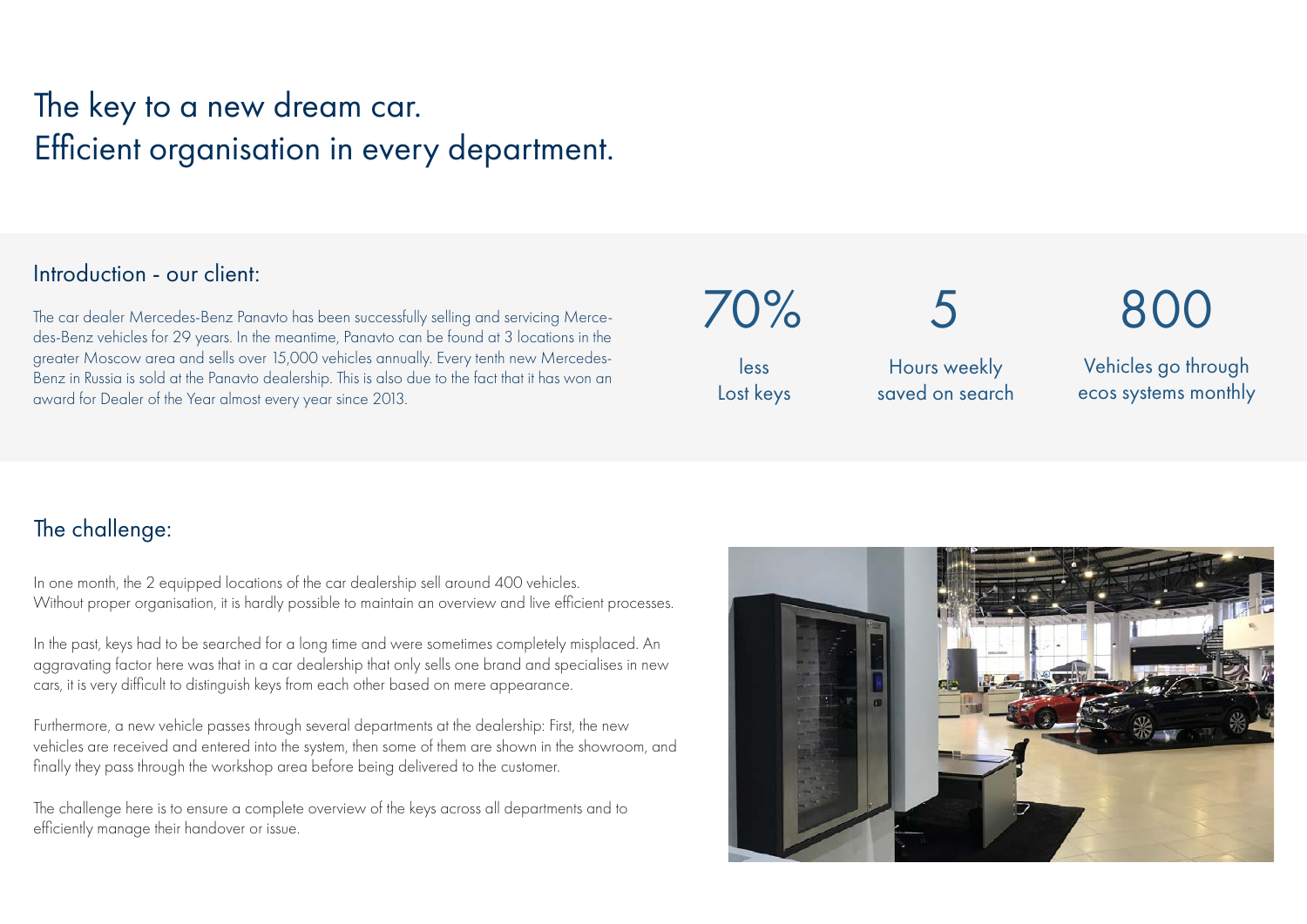# Our solution:

ecos systems has been supporting the processes of Mercedes-Benz Panavto since 2018. A total of 11 key cabinets are in use. These are divided among the three most important departments.

### 1) New vehicles 2) Showroom 3) Workshop





Five ecos key 180 key boxes with roller blinds are used to register the incoming new vehicles and to read the keys into the ecos webman.

Mercedes-Benz Panavto has chosen the roller blind version so that the employees in the narrow corridor are not disturbed at work. In addition, it can be set so that the "door" remains open continuously at peak times to enable faster work.



Furthermore, the keys are also managed electronically in the showroom. This is a very big support for the sales team, because on the one hand the customer does not have to wait long to test drive his vehicle. On the other hand, the salesperson does not have to worry about whether he will find the key quickly this time or not. This makes the entire sales talk more relaxed and has a direct impact on the success of the entire dealership.



The third area where electronic key management is used is the workshop area. The car keys are hung in the key cabinet for the time of maintenance or repair. With the help of the function "object group and dynamic slots", the keys can be inserted from one key cabinet into the other and recognised there in turn.